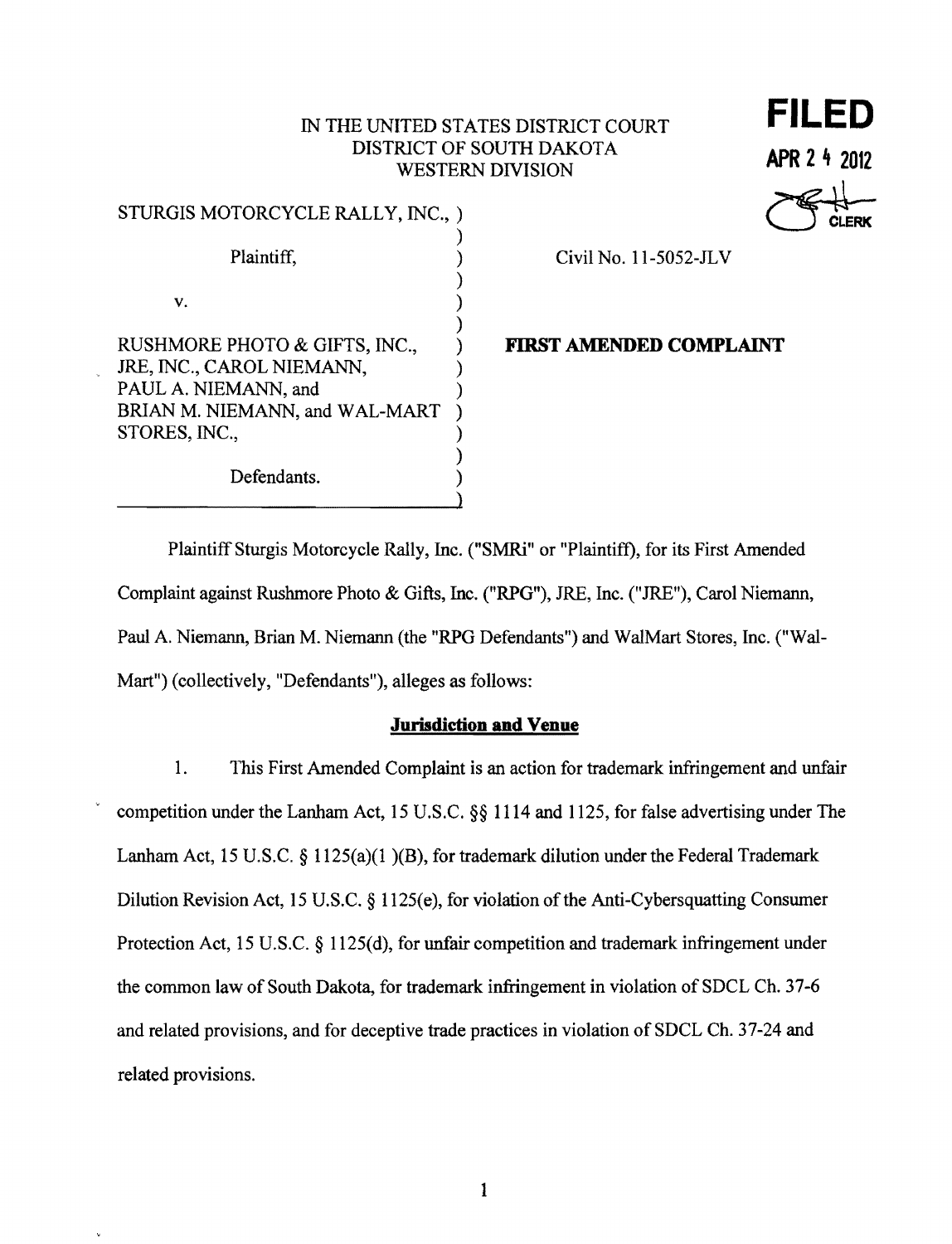2. This Court has subject matter jurisdiction over this action upon the following grounds:

a. 28 U.S.C. § 1331, this being a civil action arising under the laws of the United States;

b. 28 U.S.C. § 1337(a), this being a civil action arising under an Act of Congress regulating commerce;

c. 28 U.S.G.  $\S$  1338(a), this being a civil action arising under the trademark laws of the United States, namely, the Lanham Act, 15 U.S.C. § 1051*et seq.* 

d. 28 U.S.C. § 1338(b), this being a civil action asserting a claim of unfair competition joined with a substantial and related claim under the trademark

laws; and

e. 28 U.S.C. § 1367(a), this being a civil action including claims that are so related to claims that are within the original jurisdiction of this Court that they form part of the same case or controversy under Article III of the United States Constitution.

3. Venue is proper in this Court under the provisions of28 U.S.C. § 1391(b) and  $(c)$ .

### The Parties

4. Plaintiff Sturgis Motorcycle Rally, Inc. ("SMRi") is a South Dakota notforprofit corporation with a principal place of business at 1612 Junction Avenue, Suite 4, Sturgis, SD 57785.

5. Upon information and belief, Defendant Rushmore Photo & Gifts, Inc. ("RPG") is a South Dakota corporation with a principal place of business at 11993 US Hwy 16, Custer, SD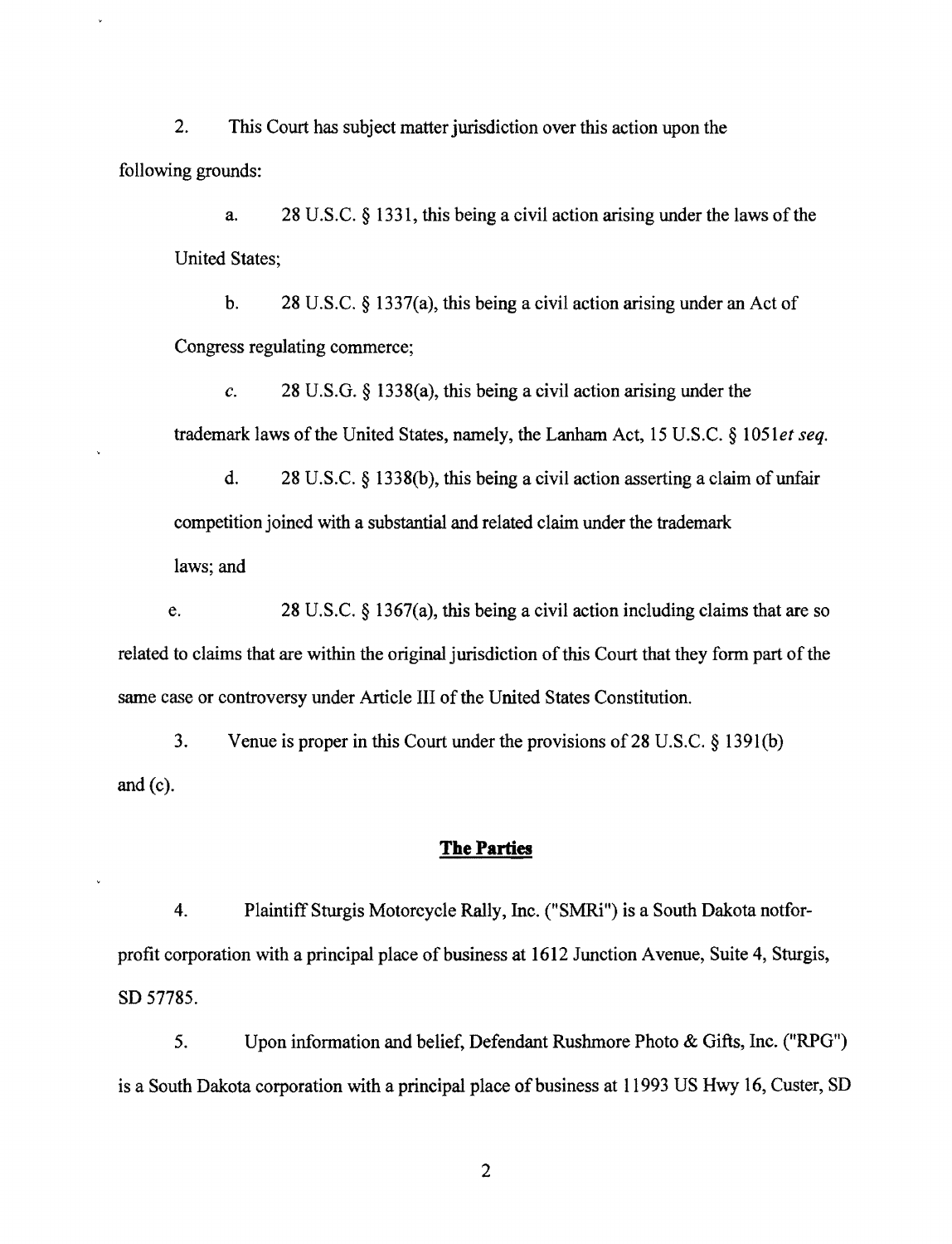57730-2009. RPG may be served through its registered agent, Paul Niemann, at 11993 US Hwy 16, Custer, SD 57730.

6. Upon information and belief, JRE, Inc. ("JRE") is a South Dakota corporation having a principal place of business of 11993 US Hwy 16, Custer, SD 577307114. JRE may be served through its registered agent, Paul Niemann, at 11993 US Hwy 16, Custer, SD 57730.

7. Upon information and belief, Carol Niemann is an individual and resident of South Dakota, with an address of 11993 US Hwy 16, Custer, SD 57730.

8. Upon information and belief, Paul A. Niemann is an individual and resident of South Dakota, with an address of 11993 US Hwy 16, Custer, SD 57730.

9. Upon information and belief, Brian M. Niemann is an individual and resident of South Dakota, with an address of 4101 Troon Ct., Rapid City, SD 57702.

10. Upon information and belief, Wal-Mart Stores, Inc. is a Delaware corporation registered to do business in South Dakota and with a principal place of business in Arkansas, and business locations in Spearfish and Rapid City, South Dakota. Wal-Mart may be served by service on its registered agent, CT Corporation System, 319 S. Coteau Street, Pierre, SD 57501-3108, or at its business location at 2825 1 st Avenue, Spearfish, SD 57783 (the "Wal-Mart Spearfish Store").

#### **Background Facts Regarding Plaintiff**

11. Since 1938, SMRi and its predecessors-in-interest have organized, sponsored, marketed and promoted a motorcycle rally known in recent decades as the "Sturgis Motorcycle Rally," which takes place annually in and near the city of Sturgis, South Dakota and the Black Hills area of South Dakota and Wyoming. SMRi, together with its licensee, the City of Sturgis, South Dakota, has been the official sponsor of the Sturgis Motorcycle Rally for many years. A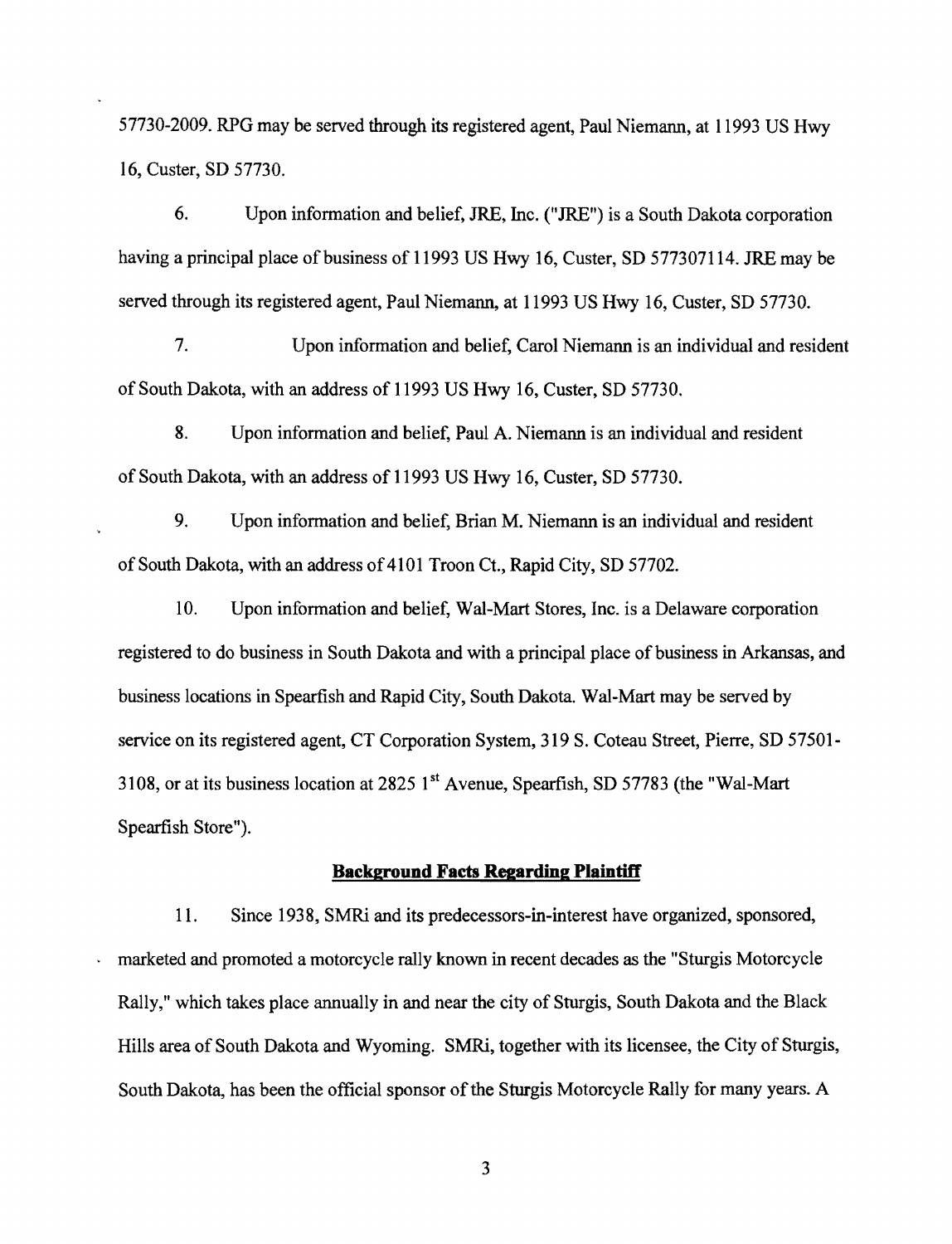principal purpose ofthis annual event is to promote economic development in the City of Sturgis and the surrounding Black Hills area of South Dakota and Wyoming.

12. The Sturgis Motorcycle Rally, which officially begins on the first Monday following the first full weekend each August, is the premier motorcycle-related event in the world and brings hundreds of thousands of visitors to the City of Sturgis, South Dakota and the Black Hills region each year. The Sturgis Motorcycle Rally is the most famous, well-attended motorcycle enthusiast event in the world. As a result of the fame of the Sturgis Motorcycle Rally and the hundreds of thousands of visitors who attend the event each year, the event has become a destination for some of the country's best-known musical groups and entertainers, celebrities and even Presidential candidates.

13. In promoting and otherwise supporting the Sturgis Motorcycle Rally, SMRi and its predecessors-in-interest have used, and permitted others to use, certain proprietary trademarks and service marks to identify the activities comprising this annual event and the goods sold in conjunction therewith. Those proprietary designations have included the terms STURGIS®, STURGIS MOTORCYCLE RALLYTM, STURGIS RALLY & RACES $^{TM}$ , TAKE THE RIDE TO STURGIS®, STURGIS BIKE WEEK® and a composite design mark which includes at its center and as the largest and most prominent textual component thereof the term STURGIS (the "STURGIS Composite Design Mark") (collectively, the foregoing shall be referred to herein as the "STURGIS Marks").

14. The success of the Sturgis Motorcycle Rally is due in large part to the longstanding, continuous and extensive sponsorship, promotion and support by SMRi and its predecessors-in-interest, including the Sturgis Area Chamber of Commerce, with respect to the offering, sale and distribution of goods and services related to the Sturgis Motorcycle Rally and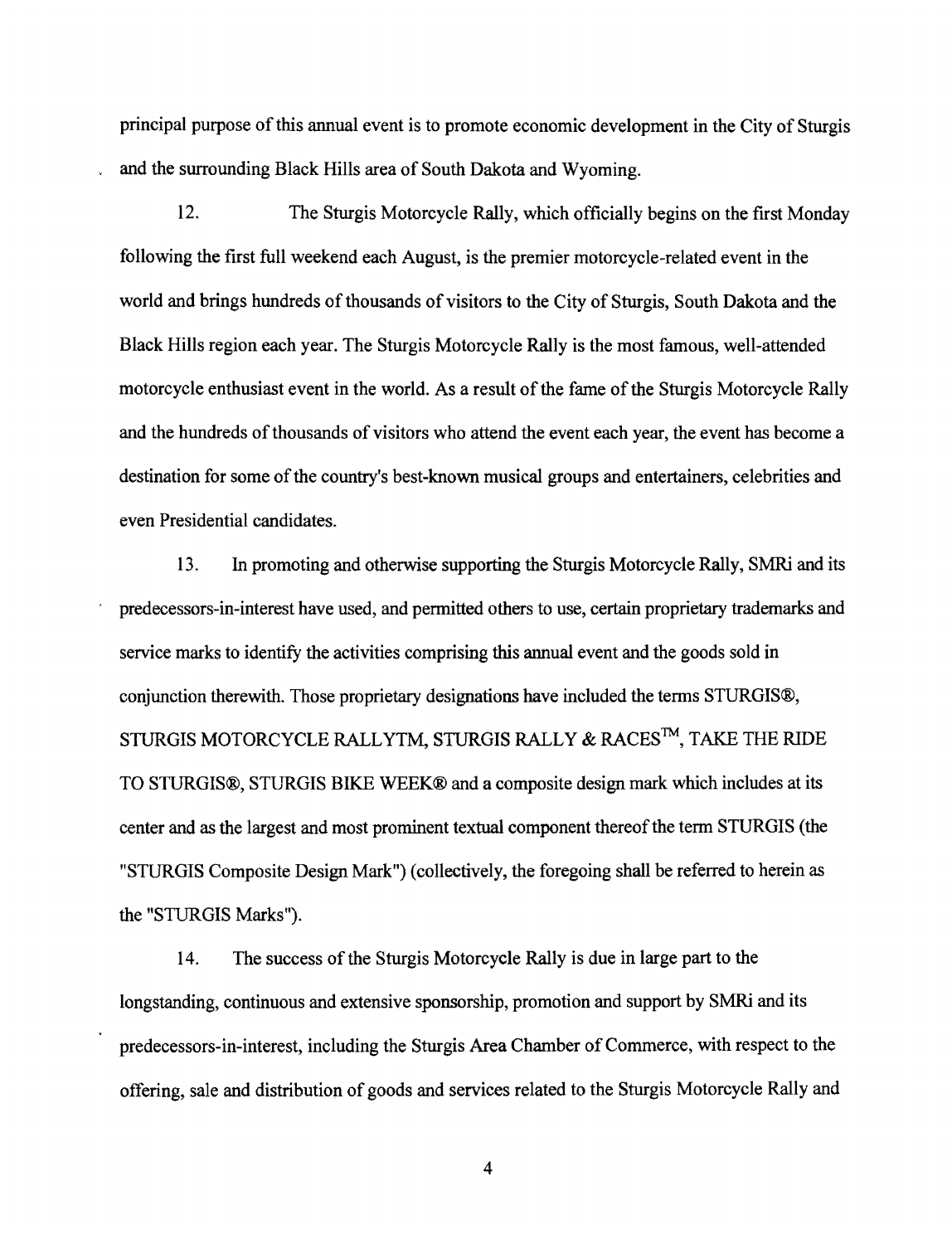sold under and in conjunction with the STURGIS Marks, and due to the related activities of SMRI, its predecessors and their licensee, the City of Sturgis, in related sponsorship activities under the STURGIS Marks and pertaining to the Sturgis Motorcycle Rally.

15. Over the last two decades, for example, SMRi, its predecessors and their respective licensees have sold tens of millions of dollars in licensed goods in conjunction with the STURGIS Marks. Sponsors of the Sturgis Rally have included Harley-Davidson, R.J. Reynolds, Coca-Cola of the Black Hills, GEICO and Jack Daniels.

16. As a result of royalties generated from the sale of licensed goods and sponsorships of the Sturgis Motorcycle Rally, SMRi and its predecessors have made substantial contributions to the betterment of the Sturgis community, such as by making contributions to over 90 different causes and organizations, including the Meade County summer school program, Salvation Army's food cupboard, Sturgis Arts Council, Sturgis Jaycees, Sturgis Little League, Sturgis Police Department D.A.R.E. program, Sturgis Volunteer Fire Department, Black Hills Area Habitat for Humanity, Crisis Intervention Shelter, special projects of the City of Sturgis, and Girl Scouts of the USA. These activities have engendered a great deal of goodwill for SMRi, its predecessors, their respective sponsorship and promotion of the Sturgis Motorcycle Rally and for the STURGIS Marks.

17. Further strengthening the STURGIS Marks to connote and promote goods and services in conjunction with the Sturgis Motorcycle Rally, SMRi and its predecessors have obtained and/or acquired, and SMRi owns, a number of U.S. registrations for several of the STURGIS Marks. These registrations provide nationwide notice to others of the rights of SMRi and further strengthen the Sturgis Motorcycle Rally and the goodwill of SMRi associated with the STURGIS Marks. Such registrations are comprised of or include: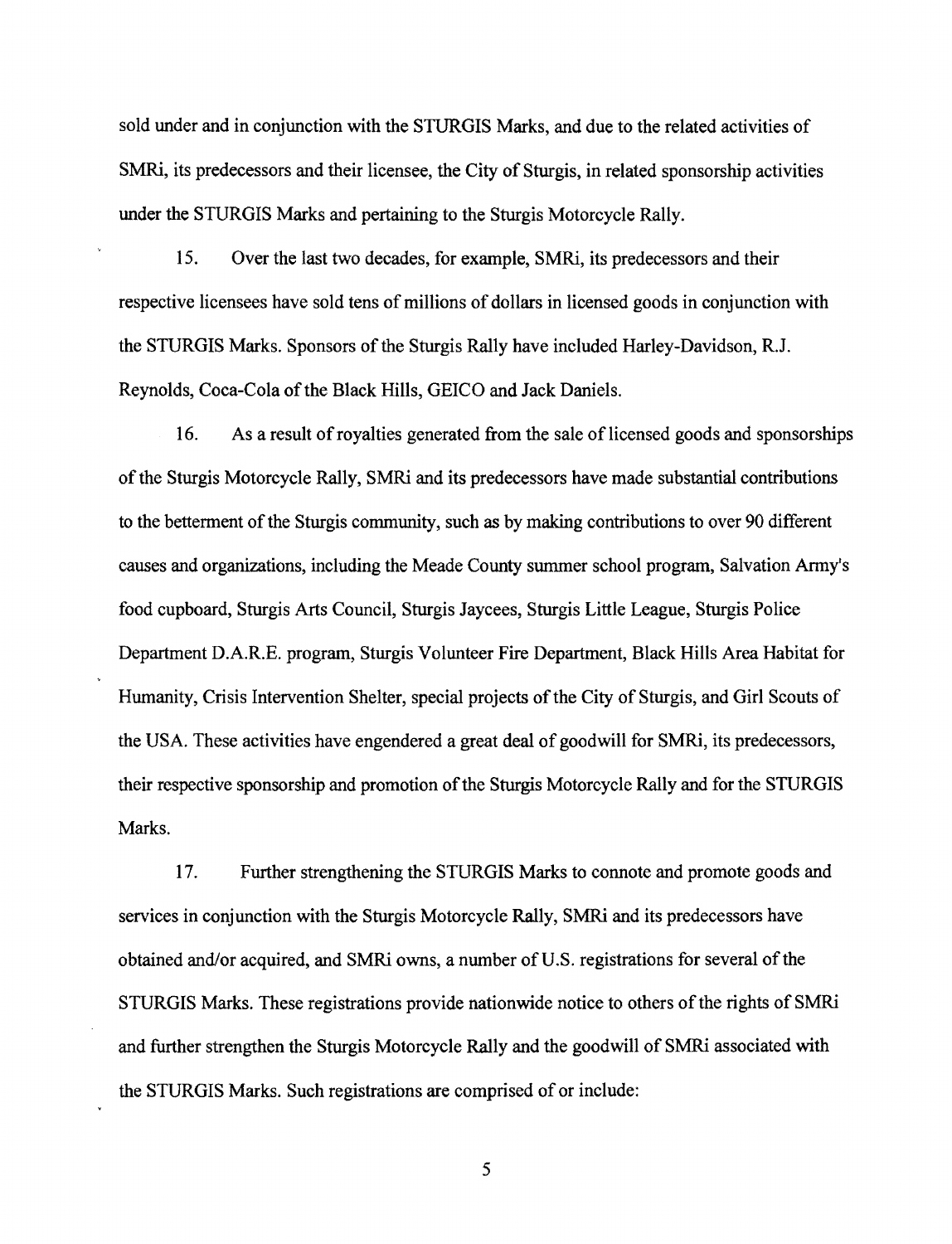- STURGIS®, U.S. Reg. No. 3,923,284, for use in connection with an extensive array of goods and services;
- TAKE THE RIDE TO STURGIS®, U.S. Reg. No. 2,698,677, for use in connection with clothing, namely, t-shirts and sweatshirts and caps;
- STURGIS BIKE WEEK®, U.S. Reg. Nos. 2,070,955; 3,825,398; 3,818,703; 3,838,171; 3,911,270; 3,923,236 for use in connection with a wide variety of merchandise; and
- The STURGIS Composite Design Mark, U.S. Reg. No. 1,948,097, for use in connection with, *inter alia,* "promoting sports competitions and/or events of others, namely motorcycle rallies, exhibits and competitions" (shown below);



w, (The foregoing registrations shall be referred to hereinafter as the "STURGIS

Registrations").

18. Attached at Exhibit A hereto are true and correct copies of the U.S. trademark registration certificates for the STURGIS Registrations, which STURGIS Registrations are owned by Plaintiff, are live and subsisting, and constitute evidence of the validity of each of the respective registered marks, Plaintiff's ownership of each of the registered marks, and Plaintiff's exclusive right to use each of the registered marks in commerce on or in connection with the goods and services set forth in each of the respective STURGIS Registrations (See Exhibit A).

19. As a result of the longstanding use by SMRi and its predecessors of the STURGIS Marks, and the tremendous goodwill derived from such ownership and use of the STURGIS Marks and the ownership of the STURGIS Registrations, the STURGIS® mark is distinctive and has become a famous mark within the meaning of the U.S. Trademark Dilution Revision Act.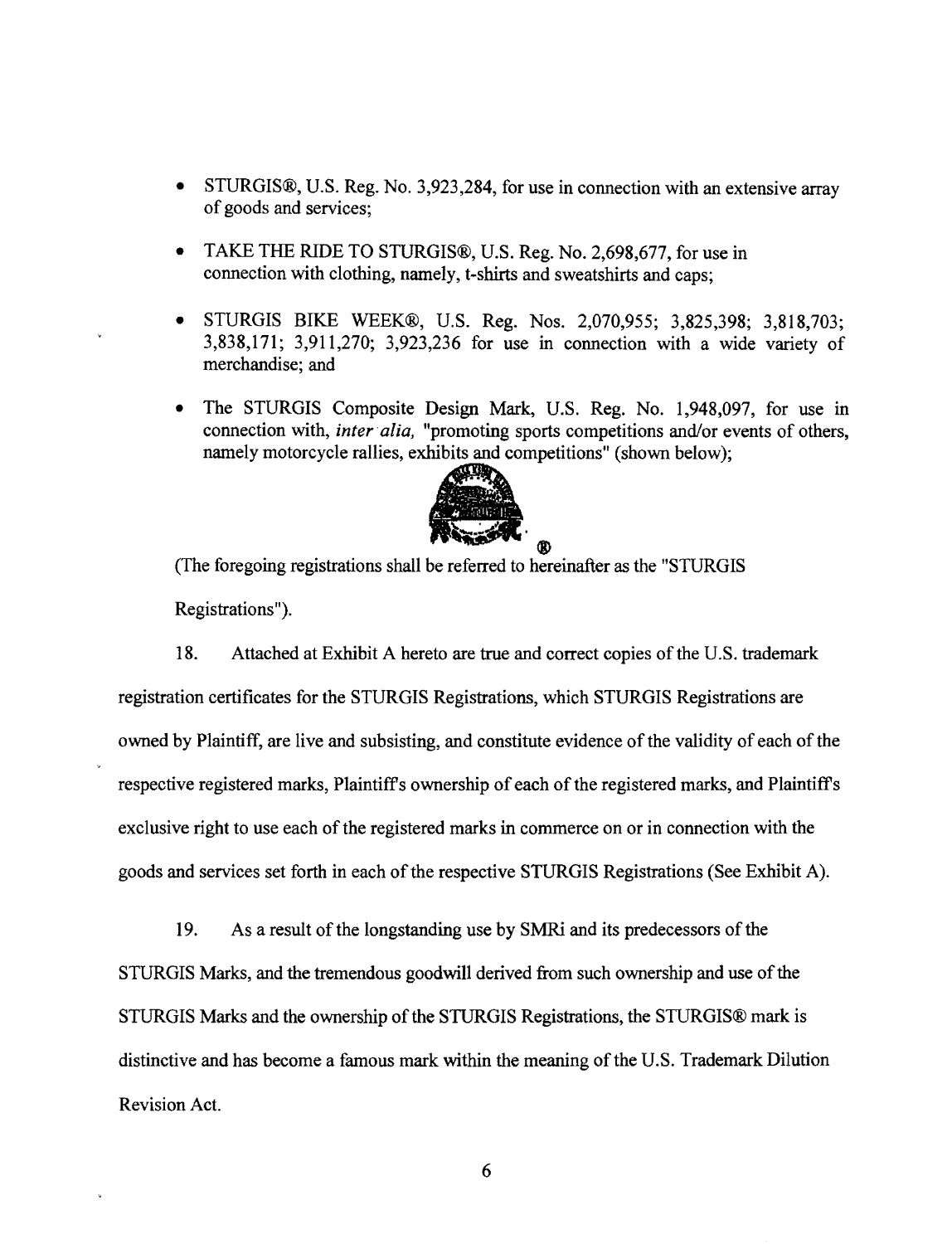#### **Defendants and Their Illegal Activities**

20. Without authorization, license or consent from Plaintiff, the RPG Defendants have been using reproductions, counterfeits, copies and colorable imitations of Plaintiff's registered STURGIS® mark, in connection with the sale, offering for sale, distribution and advertising of the RPG Defendants' goods, and in a manner which is likely to cause confusion, to cause mistake and to deceive consumers and potential consumers. Defendant Wal-Mart has offered and sold the RPG Defendants' goods to the purchasing public in the Wal-Mart Spearfish Store.

21. The RPG Defendants also have applied unauthorized reproductions, counterfeits, copies, and colorable imitations of Plaintiff's STURGIS® mark to the labels, signs, prints, packages, wrappers, receptacles and advertisements used and intended to be used in commerce upon or in connection with the sale, offering for sale, distribution, and advertising of goods sold in this country, which goods have been sold in the Wal-Mart Spearfish Store, and which use is likely to cause confusion, to cause mistake and to deceive consumers and potential consumers.

22. Attached at Exhibit B hereto is a 2011 merchandise order book issued by Defendant RPG, displaying goods offered for sale, sold and advertised by each of RPG Defendants. As set forth in Exhibit B and otherwise, the RPG Defendants' counterfeit and infringing goods are sold under the false and misleading designations "Officially Licensed Sturgis™ Products; "Legendary Sturgis™", "Licensed Sturgis™'', "Authentic Sturgis™", "Sturgis Authentic Apparel<sup>™</sup>", "The Only True Original," "Oldest-Biggest- Best<sup>™</sup>" "Sturgis Motor Classic<sup>TM</sup><sup>n</sup>, "SMC<sup>TM<sub>I</sub>n</sup>, "STURGIS<sup>TM</sup><sup>n</sup> and "STURGIS 71<sup>St</sup> Annual 2011 Motor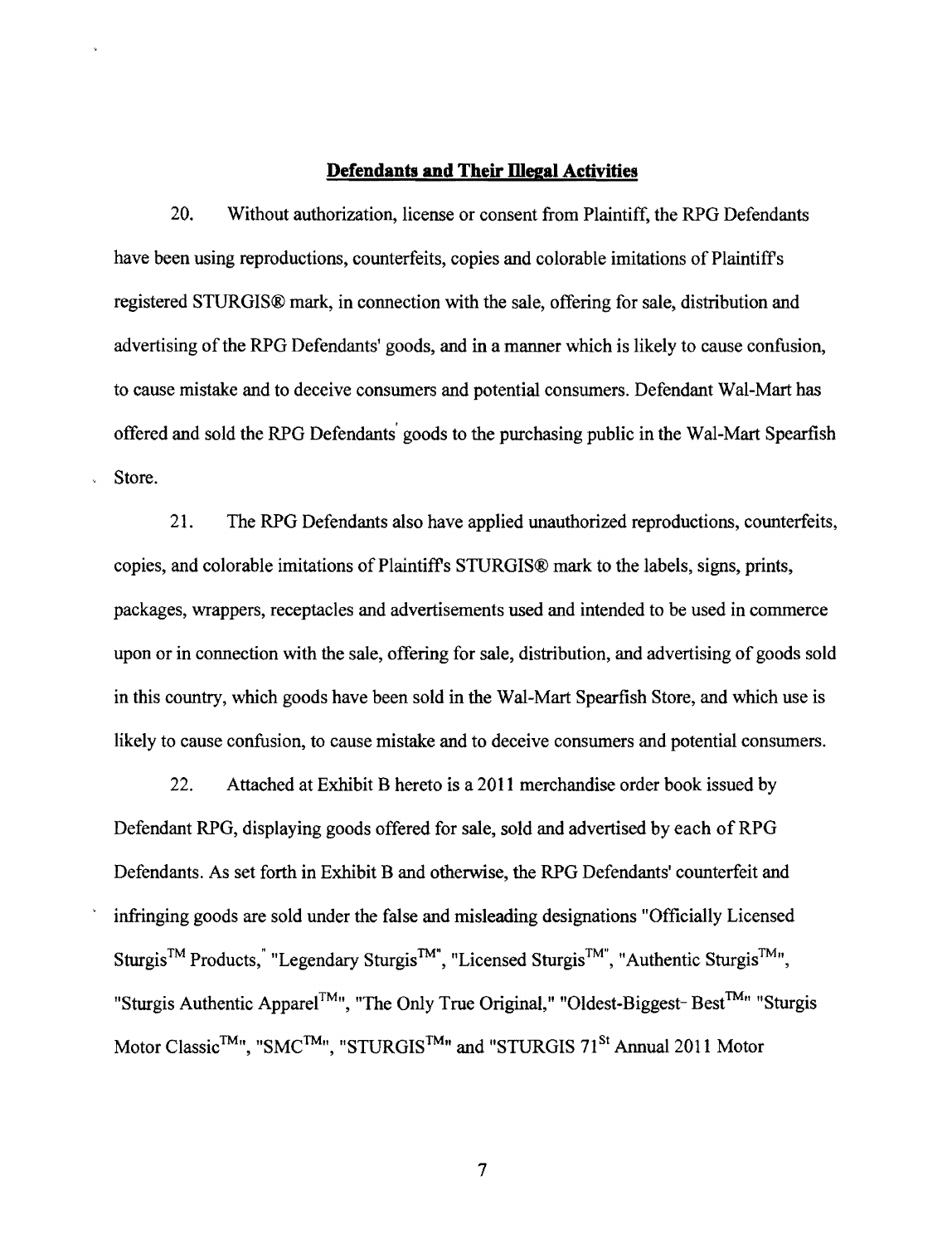Classic<sup>TM<sub>n</sub></sup> (the foregoing designations shall be referred to herein as "Defendants' Infringing Designations<sup>"</sup>) (See Exhibit B).

23. Defendants have offered for sale, sold and distributed products bearing the Defendants' Infringing Designations, some examples of which are shown at Exhibit C hereto (See Exhibit C). In particular, goods bearing Defendants' Infringing Designations have been offered and sold by Wal-Mart at the Wal-Mart Spearfish Store, as shown in the images shown at Exhibit D (See Exhibit D).

24. By offering for sale, selling, distributing, marketing and advertising goods sold under the Defendants' Infringing Designations, Defendants intentionally have violated the Plaintiff s rights in and to the STURGIS Marks and the STURGIS Registrations, and with the knowledge and intention that the use in commerce of Defendants' Infringing Designations were and are intended to cause confusion, to cause mistake, and to deceive consumers and potential consumers.

25. Defendants also, in connection with the offering for sale, sale, distribution, advertising and promotion of goods bearing and in conjunction with Defendants' Infringing Designations, have caused, are causing and are likely to cause confusion and mistake, and have deceived, are deceiving and are likely to deceive, as to the affiliation, connection, and association of Defendants with SMRi, and as to the origin, sponsorship, and approval of Defendants' goods and commercial activities.

26. Further, Defendants, by their offering for sale, distribution, marketing and advertising of goods bearing and in conjunction with Defendants' Infringing Designations, in commercial advertising and promotion, have misrepresented the nature, characteristics, qualities, and origin of their goods and their commercial activities, to the harm of Plaintiff. As shown in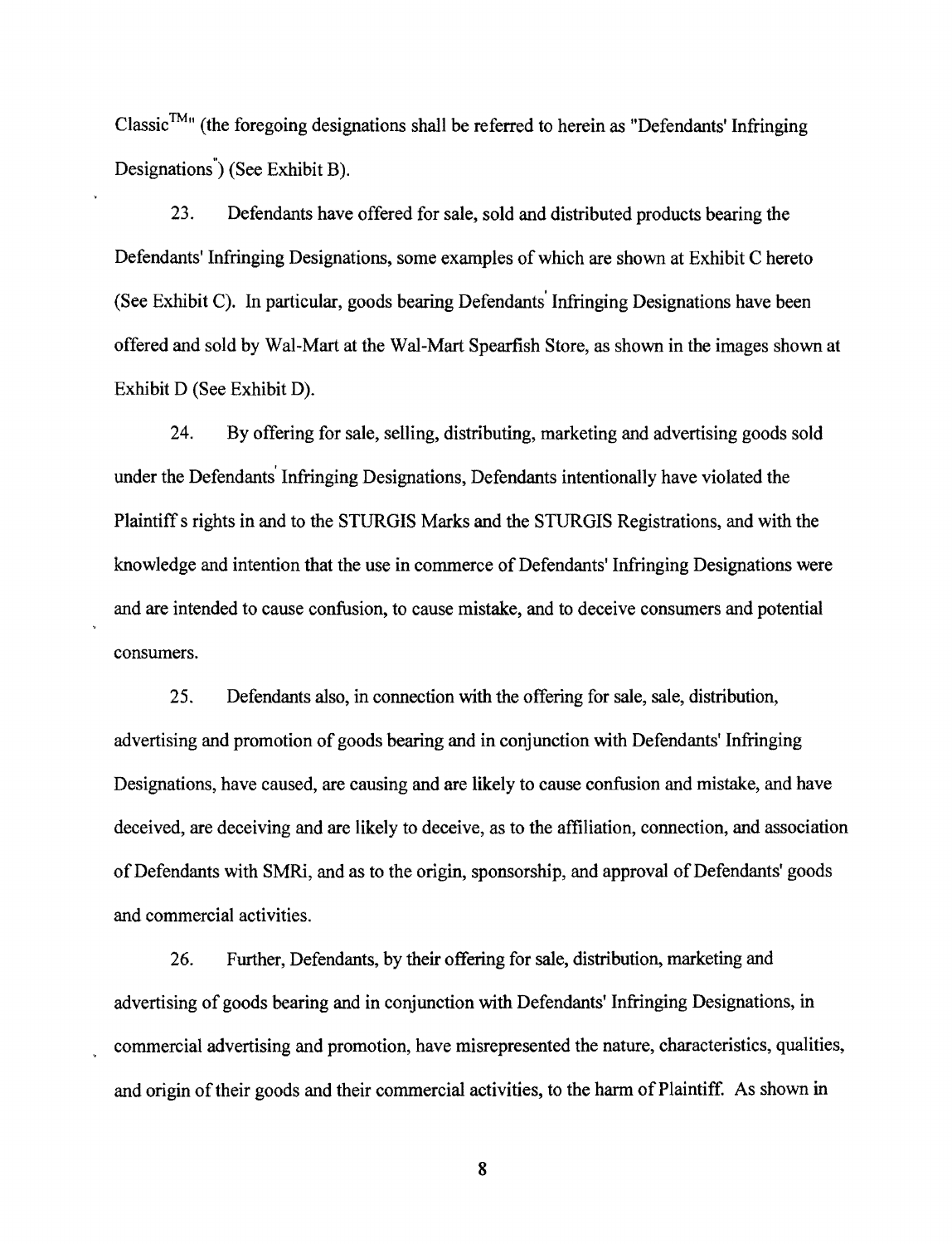the images at Exhibit D hereto, the false advertising by Defendants is enhanced by the display of the RPG Defendants' goods bearing Defendants' Infringing Designations on Wal-Mart store shelves adjacent to the official "Sturgis II" guidebook published by an SMRI licensee.

27. Still further, the RPG Defendants have applied to register with the U.S. Patent & Trademark Office ("PTO") at least two trademark applications in unfair competition with Plaintiff, and made unfair, deceptive and fraudulent representations to the PTO in the furtherance ofthose applications. RPG filed an application to register the confusingly similar and deceptive designation "Officially Licensed Sturgis" with the PTO pursuant to U.S. Appl. Serial No. 78/936,215, for use in conjunction with "Hats; Shirts" in International Class 25, which application has not attained registration but which remains pending and suspended. JRE filed an application to register the confusingly similar designation "Sturgis Motor Classic" with the PTO pursuant to Appl. Serial No. 78/872,267 in conjunction with goods described in International Classes 16,21 and 25, which application has not attained registration but remains pending (the "RPG Defendants' U.S. Trademark Applications").

28. Defendants' activities already have caused and are causing confusion in the marketplace. RPG and its representatives have communicated to retailers that the RPG Defendants' U.S. Trademark Applications convey to Defendants rights not owned by Defendants, such as by representing to retailers that the RPG Defendants U.S. Trademark Applications are "good" and "official" and convey rights to Defendants that are, to the contrary, owned by Plaintiff.

29. After the Plaintiff s STURGIS® mark became famous and distinctive, Defendants commenced use of Defendants' Infringing Designations in commerce, which use is likely to cause dilution by blurring and/or by tarnishment of the famous STURGIS® mark. In fact, Defendants, by using the Defendants' Infringing Designations, have intended to infringe and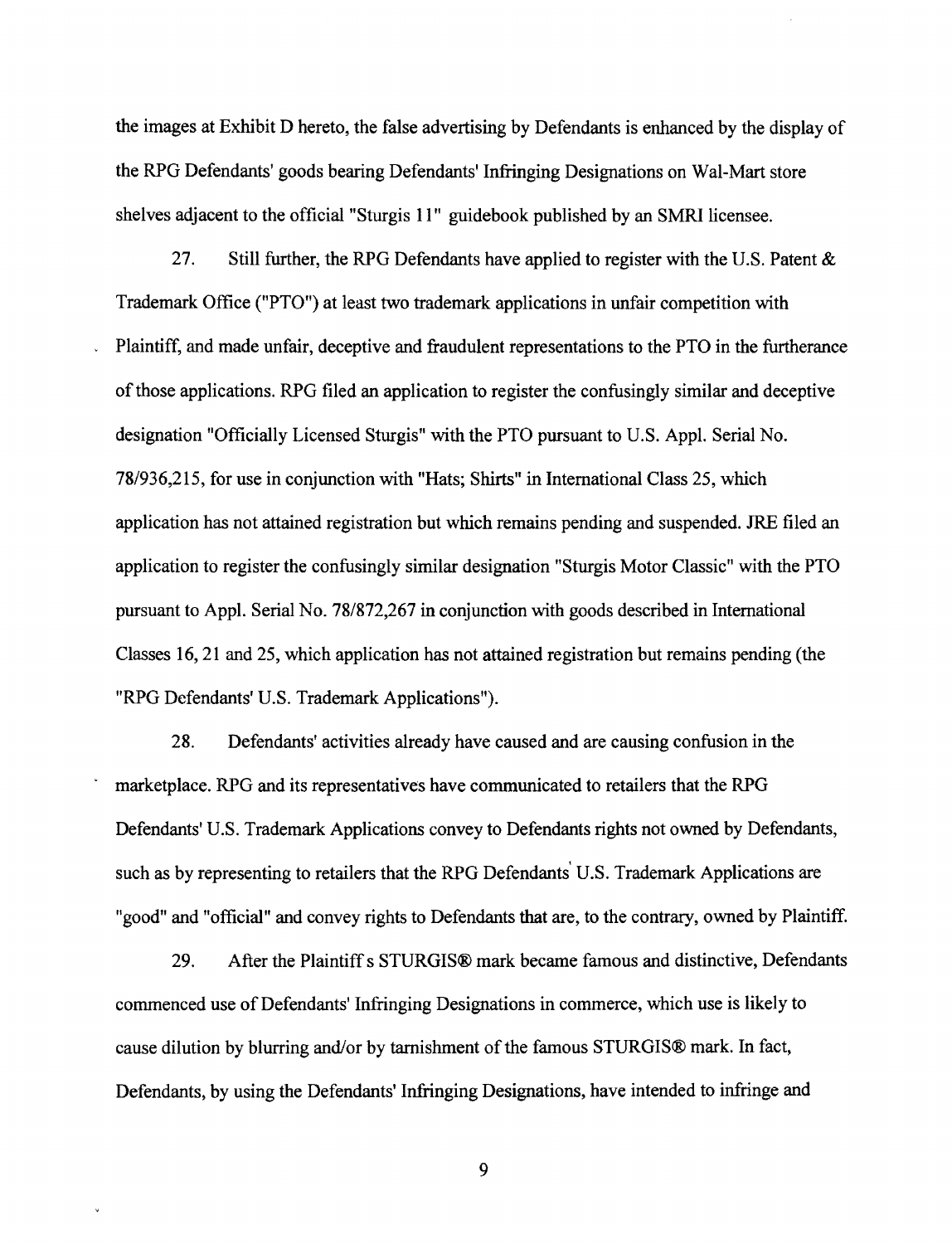dilute the Plaintiffs STURGIS® mark. Defendants' acts entitle Plaintiff to an injunction and other remedies, including monetary remedies.

30. The RPG Defendants also have obtained and used domain name registrations in violation of Plaintiff's rights. Defendant JRE registered, and the RPG Defendants use, the domain names AuthenticSturgis.com, Legendary-Sturgis.com, LieensedSturgis.com, Official-Sturgis.com, SturgisCentral.com, SturgisMotorClassic.com, and SturgisRallyOnline.com (collectively, lithe RPG Defendants' Domain Names"), all with bad faith intent to profit from the unlawful use of Plaintiffs STURGIS Marks, including Plaintiff's famous STURGIS® mark. Plaintiff's marks were distinctive and the STURGIS® mark was famous at the time of the registration ofthe RPG Defendants' Domain Names, the RPG Defendants' Domain Names are confusingly similar or identical to Plaintiff's STURGIS Marks and dilutive of Plaintiffs STURGIS® mark, and Plaintiff's STURGIS Marks are protected by reason of section 706 of title 18, U.S. Code, or section 220506 of title 36, U.S. Code. Plaintiff is entitled to a forfeiture and cancellation or transfer of the domain names, plus actual or statutory damages of up to \$100,000 per each of the RPG Defendants' Domain Names, pursuant to Section 43(d) of the Lanham Act and 15 U.S.C. § 11 17(d).

31. The RPG Defendants' use ofthe RPG Defendants' Domain Names also constitutes trademark infringement and unfair competition in violation of Plaintiffs rights, all in connection with the offering, marketing, distribution and sale of goods related to the Sturgis Motorcycle Rally.

32. Defendants' acts complained ofherein have been willful, with the intent to harm the rights of Plaintiff.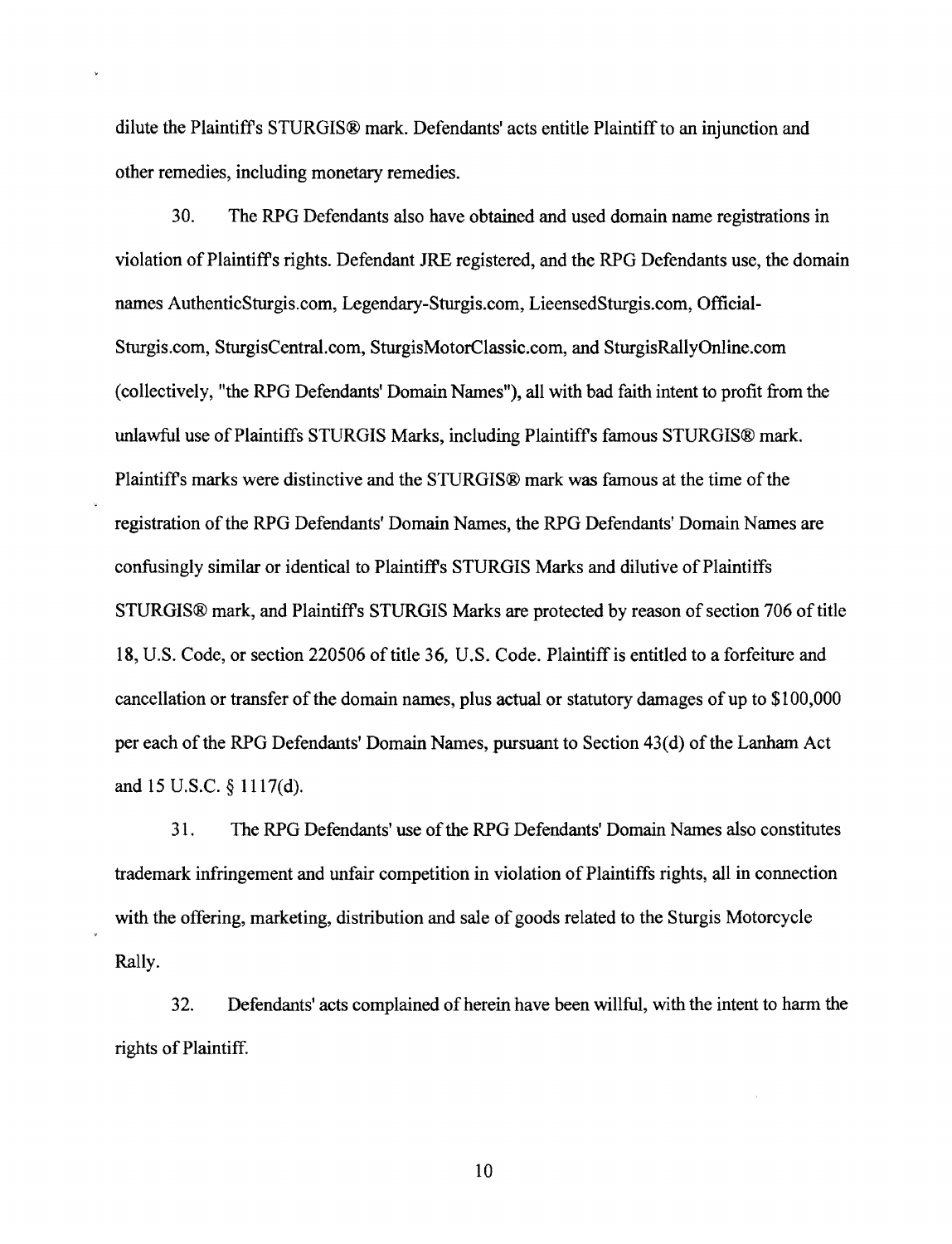33. Defendants' acts have caused actual confusion among consumers who purchase and are likely to purchase goods bearing Plaintiff's STURGIS Marks.

34. Ibe RPG Defendants also, on information and belief, have obtained South Dakota state trademark registrations in violation of SDCL 37-6 *et seq.,* which registrations should be cancelled, and the RPG Defendants have violated the rights of Plaintiff under South Dakota law by using Defendants' Infringing Designations, which violations arise under SDCL 37-6-3, which provides:

> Every person who, with intent to defraud, affixes to any goods, or to any container of goods, any label, stamp, brand, imprint, printed wrapper, ticket, or mark, which designates such goods by any word or token which is wholly or in part the same to the eye or to the ear as the word or any of the words or tokens used by any other person as his trade-mark, and every person who knowingly sells or keeps or offers for sale any such goods or containers with any such label, stamp, brand, imprint, printed wrapper, ticket, or mark affixed to or upon it, in case the person affixing such mark, or so selling, exposing, or offering for sale such goods or containers, was not the first to employ or use such words as his trade-mark, is guilty of a Class I misdemeanor, and in addition to the punishment prescribed therefor is liable to the party aggrieved in the penal sum of one hundred dollars for each and every offense, to be recovered by him in a civil action.

The RPG Defendants are liable to Plaintiff pursuant to the provisions of SDCL 37-6-3.

35. The acts of Defendants complained of herein are likely to confuse consumers within

the meaning of South Dakota common law prohibiting unfair competition and trademark

infringement.

36. The acts of Defendants complained of herein constitute the knowing and intentional use and employment of deceptive acts, false pretenses, false promises and/or misrepresentations, and the concealment, suppression and omission of material facts in connection with the sale and advertisement of merchandise by Defendants. Plaintiff has been adversely affected by the acts of

Defendants and has incurred damages and other harm as a result of Defendants' acts.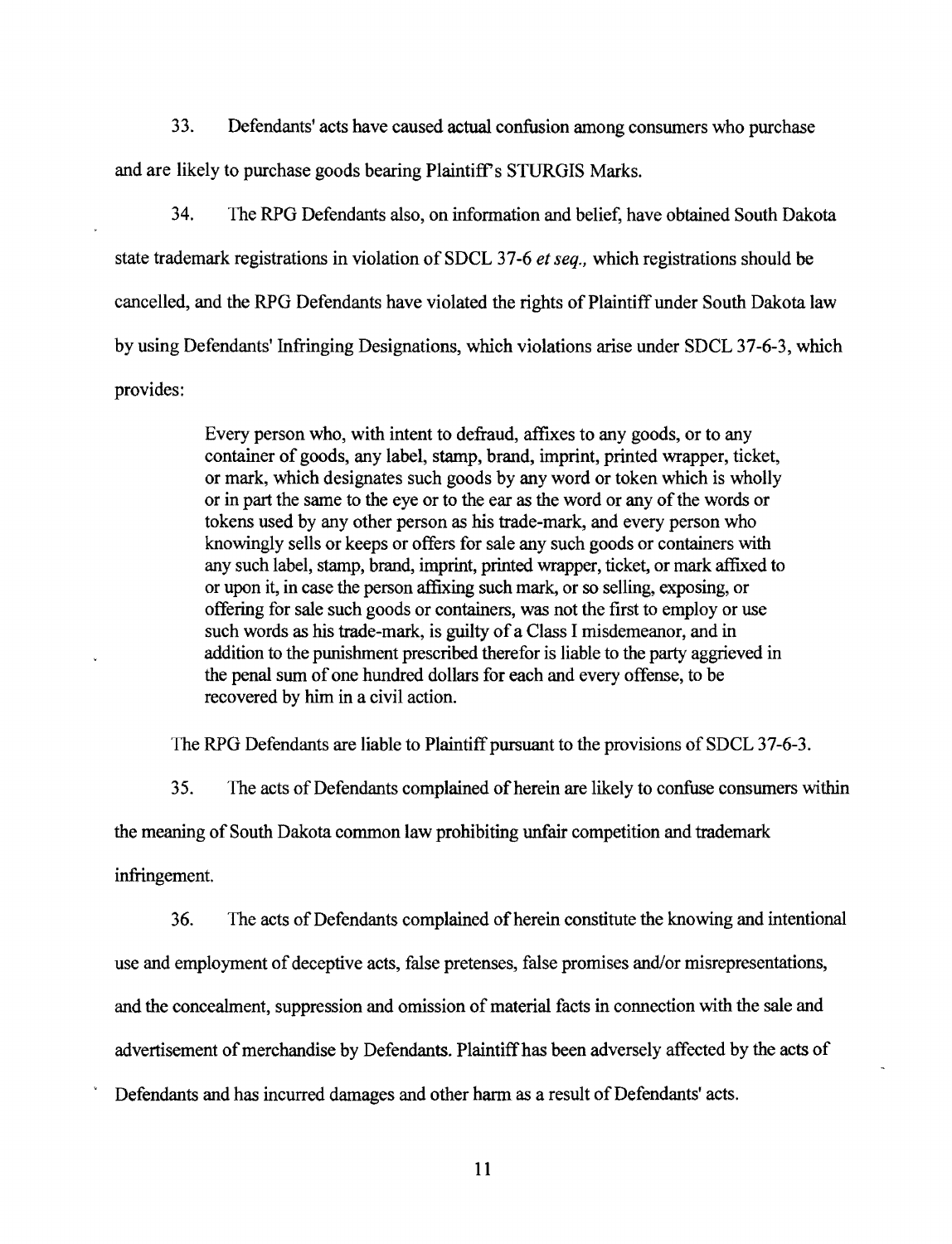### **Count I: Infringement of Registered Marks, 15 U.S.C. § 1114**

37. Plaintiff incorporates by reference paragraphs 1-36 above as iffully set out herein.

38. The acts of Defendants complained of herein constitute trademark infringement of a registered mark under the Lanham Act, 15 U.S.C. § 1114.

39. Plaintiff has been damaged by the acts of Defendants complained of herein.

## **Count II: Unfair Competition. 15 U.S.C. § 1125(a)(1)(A)**

40. Plaintiff incorporates by reference paragraphs 1-39 above as if fully set out herein.

41. The acts of Defendants complained of herein constitute unfair competition under the Lanham Act, 15 U.S.C. § 1125(a)(1)(A).

42. Plaintiff has been damaged by the acts of Defendants complained of herein.

### **Count ill: False Advertising. 15 U.S.C. § 1125(a)(1)(8)**

43. Plaintiff incorporates by reference paragraphs 1-42 above as if fully set out herein.

44. The acts of Defendants complained of herein constitute false advertising under the Lanham Act, 15 U.S.C.  $\S 1125(a)(1)(B)$ .

45. Plaintiff has been damaged by the acts of Defendants complained of herein.

# **Count IV: Dilution of Famous Mark, Federal Trademark Dilution Revision Act Violation, 15 U.S.C. § 1125(c)**

46. Plaintiff incorporates by reference paragraphs 1-45 above as if fully set out herein.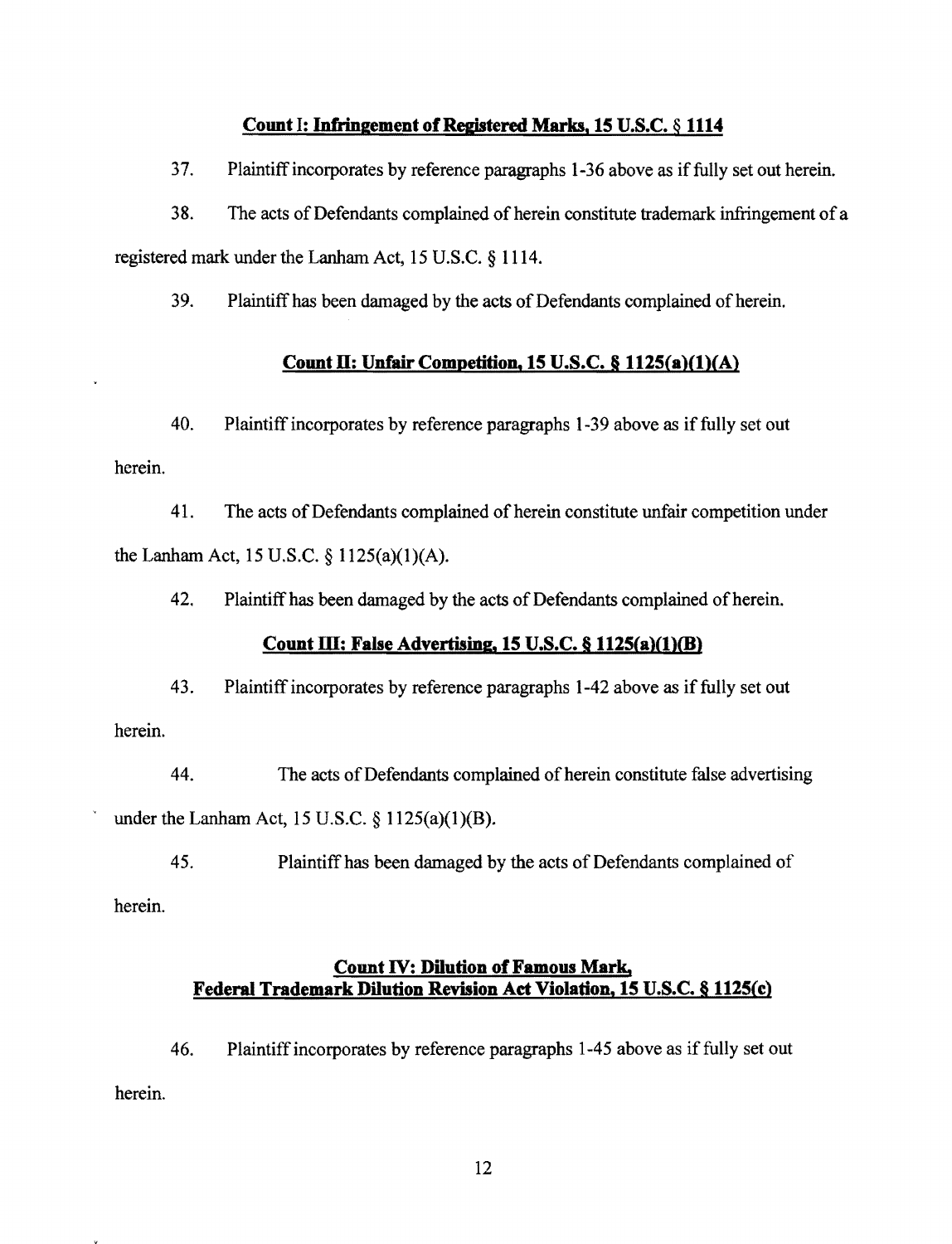47. The acts of Defendants complained of herein constitute dilution of a famous mark under the Trademark Dilution Revision Act, 15 U.S.C. § 1125(c).

48. Plaintiff has been damaged by the acts of Defendants complained of herein.

# **Count V: Violation of Anti-Cybersquatting Consumer Protection Act,** 15 U.S.C.<sub>§</sub> 1125(d)

49. Plaintiff incorporates by reference paragraphs 1-48 above as if fully set out herein.

50. This claim is asserted against the RPG Defendants, and not against WaiMart.

51. The acts of the RPG Defendants complained of herein constitute violation of the

Anti-Cybersquatting Consumer Protection Act, 15 U.S.C. § 1125(d).

52. Plaintiff has been damaged by the acts of the RPG Defendants complained of herein.

# **Count VI: Unfair Competition and Trademark Infringement, South Dakota**  Common Law

53. Plaintiff incorporates by reference paragraphs 1-52 above as if fully set out herein.

54. The acts of Defendants complained of herein constitute unfair competition and

trademark infringement under the common law of the State of South Dakota.

55. Plaintiff has been damaged by the acts of Defendants complained of herein.

# **Count VII: Trademark Infringement, SDCL 37-6 and Related Provisions**

56. Plaintiffincorporates by reference paragraphs 1-55 above as iffully set out herein.

57. The acts of Defendants complained of herein constitute trademark infringement

under SDCL 37-6 *et seq.* 

58. Plaintiff has been damaged by the acts of Defendants complained of

herein.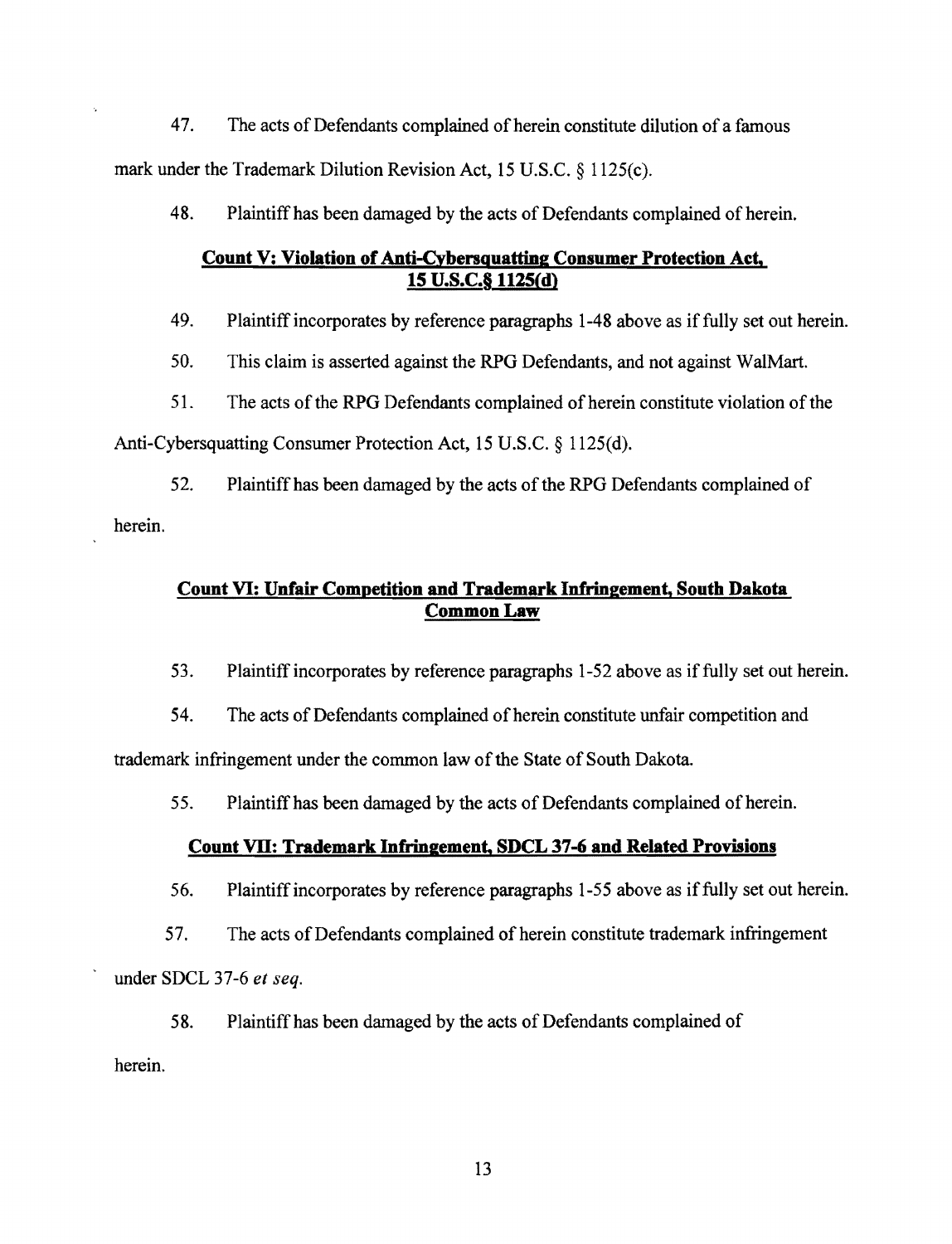#### **Count VIII: Deceptive Trade Practices. SDCL 37-24-6 and Related Provisions**

59. Plaintiff incorporates by reference paragraphs 1-58 above as iffully set out herein.

60. The acts of Defendants complained of herein constitute deceptive trade practices and a violation of SDCL 37-24-6 et seq., including 37-24-31 and related provisions.

61. Plaintiff has been damaged by the acts of Defendants complained of herein.

62. The harm to Plaintiff incurred by virtue of Defendants' unlawful activities is not fully compensable via monetary remedies, but also requires injunctive relief against Defendants. **WHEREFORE,** Plaintiff Sturgis Motorcycle Rally, Inc. requests that the Court:

- (a) Preliminarily and permanently enjoin Defendants from infringing Plaintiff's STURGIS Marks;
- (b) Preliminarily and permanently enjoin Defendants from unfairly competing against Plaintiff;
- (c) Preliminarily and permanently enjoin Defendants from falsely representing the nature, characteristics, qualities and origin of their or SMRi's goods, services and commercial activities;
- (d) Preliminarily and permanently enjoin Defendants from diluting the distinctiveness of Plaintiff's famous STURGIS® Mark, or from tarnishing the Plaintiff's mark;
- (e) Preliminarily and permanently enjoin the RPG Defendants from profiting in bad faith from, or maintaining the registration of, the RPG Defendants' Domain Names, and ordering that Defendants transfer the RPG Defendants' Domain Names to Plaintiff;
- (t) Preliminarily and permanently enjoin Defendants from infringing Plaintiff's rights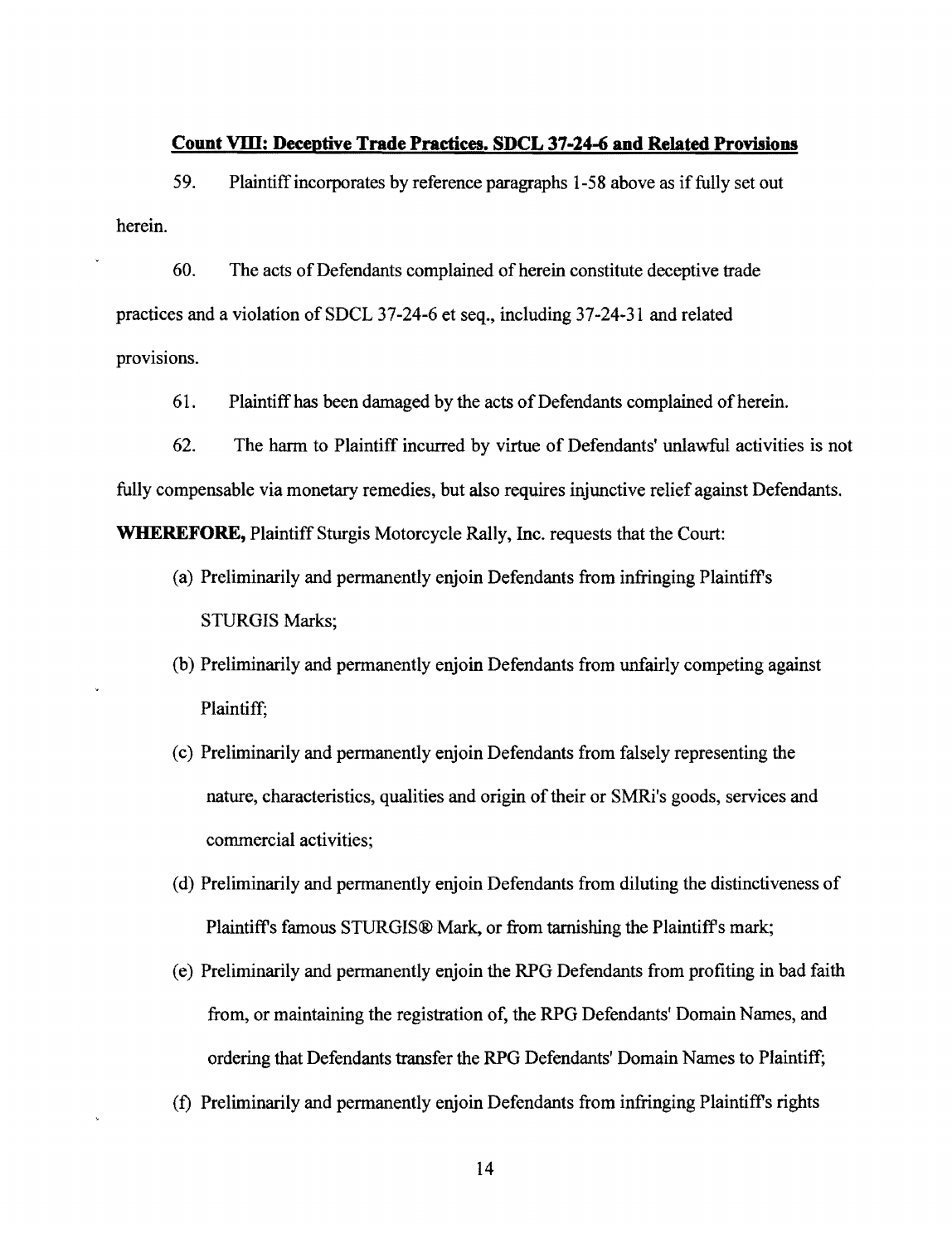under South Dakota common law and from committing trademark infringement under South Dakota statutory law, and from committing unfair and deceptive trade practices under the South Dakota Deceptive Trade Practices and Consumer Protection Act, SDCL § 37-24-6 et seq.

- (g) Preliminarily and permanently enjoin the RPG Defendants from maintaining state trademark registrations violative of Plaintiff's rights;
- (h) Award Plaintiff all monetary remedies to which it is entitled under the common law and the particular statutes referenced herein, including, without limitation, any and all profits realized by Defendants from the unlawful activities made the subjects of Plaintiffs claims, any damages sustained by Plaintiff as a result of Defendants' unlawful activities, and the costs of this action, pursuant to  $15 \text{ U.S.C.}$  § 1117 and otherwise as just and appropriate under the law;
- (i) Award enhanced monetary remedies pursuant to Section 35 of the Lanham Act, 15 U.S.G. § 1117, and SDCL 37-24-31;
- G) Order the destruction of all infringing articles sold on or in conjunction with Defendants' Infringing Designations, pursuant to 15 U.S.C. § 1118.
- (k) Direct the U.S. Patent & Trademark Office to refuse registration to the RPG Defendants' U.S. Trademark Applications, pursuant to 15 U.S.C. § 1119;
- (1) Award Plaintiff its reasonable attorneys' fees; and
- (m) For such other and further relief as the Court deems just.

#### **PLAINTIFF DEMANDS A TRIAL BY JURY ON ALL ISSUES SO TRIABLE.**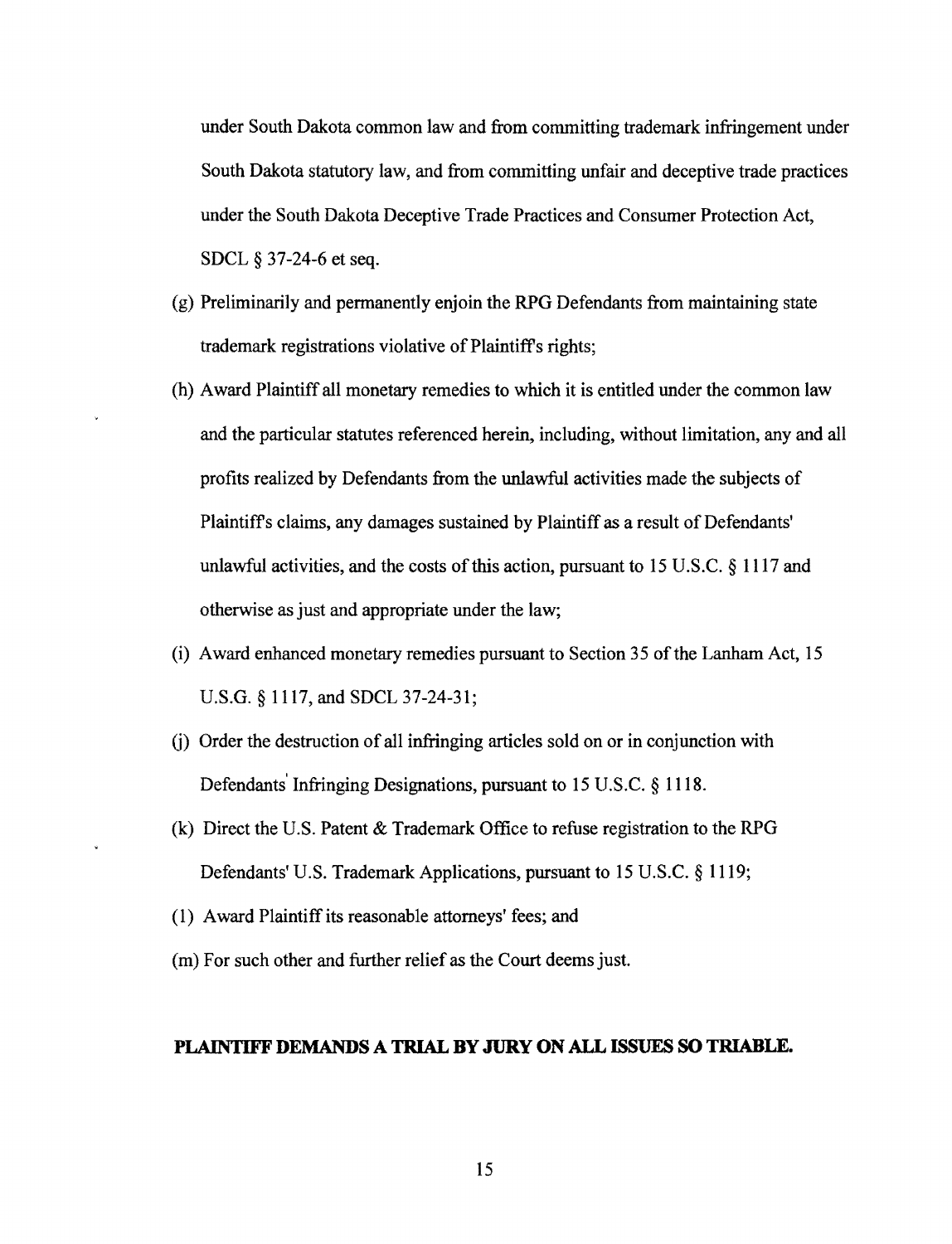Respectfully submitted this 24th day of April, 2012.

Michael C. Loos CLAYBORNE, LOOS & SABERS, LLP 2834 Jackson Blvd., Suite 201 P.O. Box 9129 Rapid City, SD 57709 6051721-1517 (tel) 6051721-1518 (FAX) mloos@elslawyers.net

Jason M. Sneed SNEED PLLC 610 Jetton St., Suite 120-107 Davidson, North Carolina 28036 7041779-3611 (tel) JSneed@SneedLegal.com